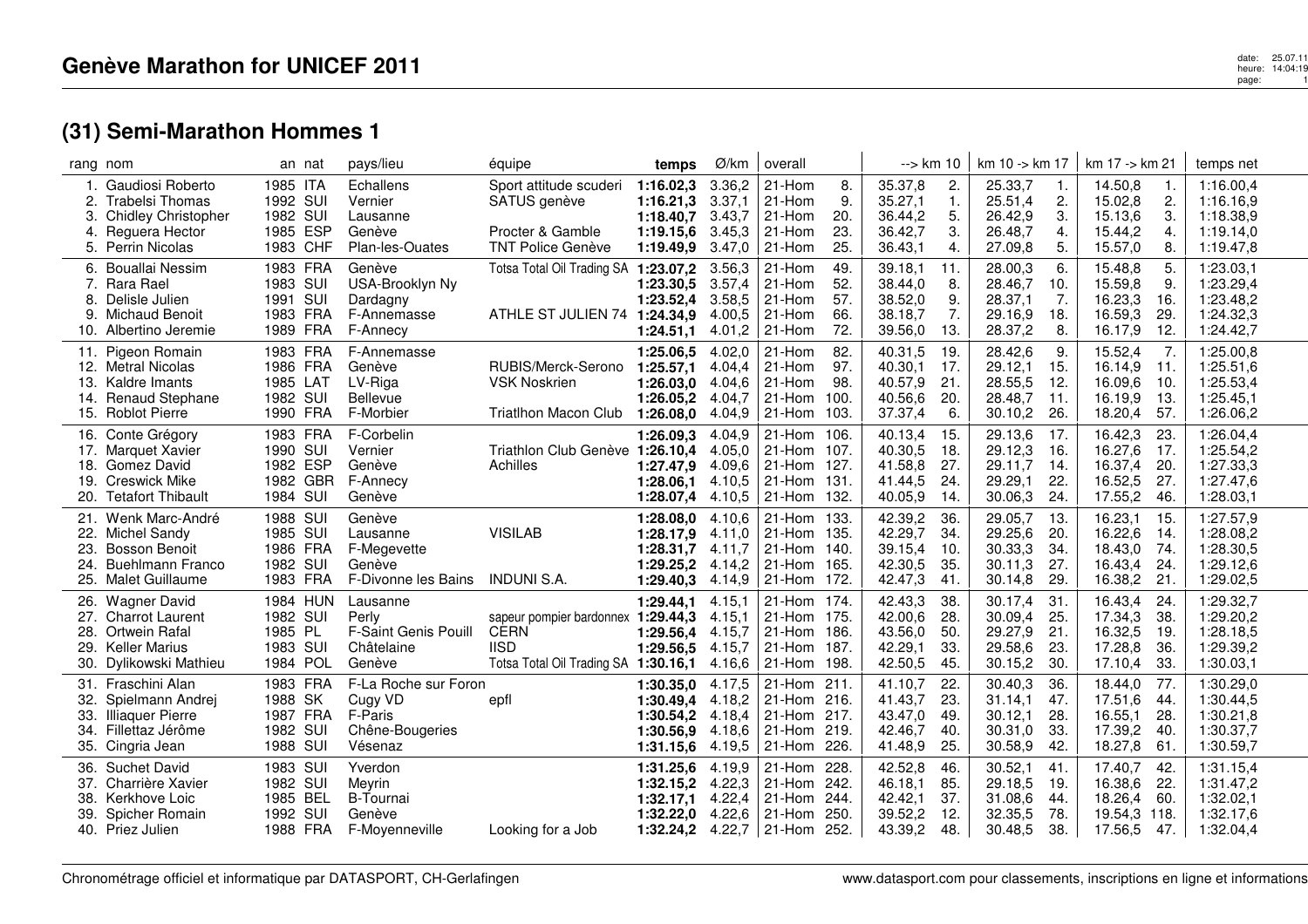| rang nom                 |                                                                                                                        | an nat                                                   | pays/lieu                                                                                   | équipe                                                            | temps                                                                  | Ø/km                                           | overall                                                 |                                      | --> km 10                                                                               | km 10 -> km 17                                                                          | km 17 -> km 21                                                                          | temps net                                                     |
|--------------------------|------------------------------------------------------------------------------------------------------------------------|----------------------------------------------------------|---------------------------------------------------------------------------------------------|-------------------------------------------------------------------|------------------------------------------------------------------------|------------------------------------------------|---------------------------------------------------------|--------------------------------------|-----------------------------------------------------------------------------------------|-----------------------------------------------------------------------------------------|-----------------------------------------------------------------------------------------|---------------------------------------------------------------|
| 42.<br>43.<br>44.        | 41. Kendouci Belkacem<br>Mathias Arthur<br>Verdier Jean Francois<br><b>Brouste-Vincent Fabien</b><br>45. Imhof Marc    | 1985 SUI<br>1985 FRA<br>1983 FRA<br>1982 FRA<br>1989 SUI | Grand-Lancy<br>F-Paris<br>F-Lvon<br>St. Gallen                                              | Golden Dreams<br>F-Monnetier Mornex TRIATHLON DU SALEVE 1:33.22,5 | 1:32.45,1<br>1:32.56,4<br>1:33.09.0<br>1:33.24,2                       | 4.23,7<br>4.24,2<br>4.24,8<br>4.25,5<br>4.25,6 | 21-Hom<br>21-Hom<br>21-Hom<br>21-Hom<br>21-Hom          | 258.<br>266.<br>275.<br>282.<br>284. | 41.58,1<br>26.<br>44.23,1<br>54.<br>44.40,2<br>57.<br>16.<br>40.14,7<br>45.18,4<br>63.  | 31.59,6<br>62.<br>31.08,7<br>45.<br>31.27,2<br>50.<br>31.28,3<br>51<br>30.34,4<br>35.   | 18.47,4<br>-79.<br>17.24,6<br>-35.<br>17.01,6<br>-31.<br>21.39,5 178.<br>17.31,4<br>37. | 1:32.28,4<br>1:32.06,3<br>1:32.24,8<br>1:33.17,1<br>1:32.16,8 |
| 49.                      | 46. Chêne Jean-Baptiste<br>47. Matter Michel<br>48. Keuwez Denis<br><b>Realmonte Claude</b><br>50. Seum Fabien         | 1986 FRA<br>1983 SUI<br>1984 BEL<br>1982 SUI<br>1985 SUI | F-Premanon<br>Genève<br>F-St Julien en Genevois ASJ 74<br>Plan-les-Ouates<br>Grand-Saconnex |                                                                   | 1:33.24,4<br>1:33.27,5<br>1:33.29,1<br>1:33.32,4<br>1:33.33,5          | 4.25,6<br>4.25,7<br>4.25,8<br>4.25,9<br>4.26,0 | 21-Hom<br>21-Hom<br>21-Hom<br>21-Hom<br>21-Hom          | 285.<br>289.<br>290.<br>293.<br>294. | 29.<br>42.14,1<br>44.37,1<br>55.<br>43.58,1<br>51.<br>46.14,7<br>83.<br>44.48,5<br>59.  | 72.<br>32.29,3<br>30.50,8<br>39.<br>31.10,5<br>46.<br>30.27,4<br>32.<br>30.51,4<br>40.  | 72.<br>18.41,0<br>17.59,6<br>50.<br>18.20,5<br>59.<br>16.50,3<br>26.<br>17.53,6<br>45.  | 1:33.16,3<br>1:33.07,8<br>1:33.01,2<br>1:33.07,8<br>1:33.00,3 |
| 52.<br>53.<br>54.<br>55. | 51. Pacome Alexis<br>Serafini Morgan<br><b>Romanet Franck</b><br>Reguero Fuentes Eloy<br><b>Blouin Genest Gabriel</b>  | 1985 FRA<br>1986 SUI<br>1988 FRA<br>1983 ESP<br>1983 CAN | Genève<br>Genève<br>F-Ambilly<br>Genève<br>F-Ville la Grand                                 | Flopflop Fan Club                                                 | 1:33.36,3<br>1:33.38,0<br>1:33.44,8<br>$1:34.01,6$ 4.27,3<br>1:34.12,0 | 4.26,1<br>4.26,2<br>4.26,5<br>4.27,8           | 21-Hom<br>21-Hom<br>21-Hom<br>21-Hom<br>21-Hom          | 295.<br>296.<br>299.<br>312.<br>321. | 42.14,5<br>30.<br>44.16,2<br>53.<br>45.47,4<br>-73.<br>45.41,1<br>69.<br>46.08,7<br>79. | 31.59,0<br>61<br>31.25,3<br>48.<br>30.42,5<br>37.<br>31.50,9<br>59.<br>31.02,6<br>43.   | 19.22,8<br>96.<br>17.56,5<br>47.<br>34.<br>17.14,9<br>16.29,6<br>18.<br>17.00,7<br>30.  | 1:33.32,4<br>1:33.12,4<br>1:32.05,3<br>1:33.20,5<br>1:33.44,9 |
| 56.<br>57.<br>58.<br>59. | Zimmermann Jonas<br>Mooser Ramon<br>Charpilloz Jéremy<br>Quaceci Giuseppe<br>60. Dries Vercammen                       | 1983 SUI<br>1984 SUI<br>1992 SUI<br>1982 SUI<br>1986 BEL | Dürnten<br>Vuisternens-en-Ogoz<br>Vessy<br>Grand-Saconnex<br>Petit-Lancy                    | Procter & Gamble                                                  | 1:35.04,9<br>1:35.09,2<br>1:35.09,3<br>$1:35.11,5$ 4.30,6<br>1:35.15,1 | 4.30,3<br>4.30,5<br>4.30,5<br>4.30,8           | 21-Hom<br>21-Hom<br>21-Hom<br>21-Hom<br>21-Hom          | 345.<br>351.<br>352.<br>353.<br>356. | 42.48,4<br>43.<br>44.58,5<br>60.<br>45.42,7<br>70.<br>45.37,3<br>67.<br>45.01,2<br>61.  | 32.14,4<br>67.<br>31.28,4<br>52.<br>31.39,1<br>55.<br>32.30,6<br>73.<br>31.33,3<br>53.  | 20.02,1<br>120.<br>18.42,3<br>73.<br>17.47,5<br>43.<br>32.<br>17.03,6<br>18.40,6<br>71. | 1:34.52,1<br>1:33.10,6<br>1:34.28,3<br>1:34.32,1<br>1:34.48,3 |
| 61.<br>62.<br>63.        | Leuenberger Bertrand<br>Dedenis Mickael<br>Kufferath-Sieberin Felix 1987 GER<br>64. Laghdir Rachid<br>65. Lonez Thomas | 1983 SUI<br>1982 FRA<br>1984 MAR<br>1982 BEL             | Corbières<br>Genève<br>Genève<br>St-Prex<br><b>B-Saint-Gilles</b>                           |                                                                   | 1:35.21,5<br>1:35.26,2<br>1:35.45,4<br>1:35.53,7<br>1:36.03,0          | 4.31,1<br>4.31,3<br>4.32,2<br>4.32,6<br>4.33,1 | 21-Hom<br>21-Hom<br>21-Hom<br>21-Hom<br>21-Hom          | 363.<br>368.<br>379.<br>383.<br>387. | 45.30,2<br>65.<br>45.39,7<br>68.<br>44.40,5<br>58.<br>44.39,2<br>56.<br>72.<br>45.44,4  | 31.38,6<br>54.<br>32.08,6<br>65.<br>31.27,0<br>49.<br>32.31,0<br>74.<br>31.58,5<br>60.  | 18.12,7<br>54.<br>17.37,9<br>39.<br>19.37,9<br>105.<br>76.<br>18.43,5<br>18.20,1<br>56. | 1:34.59,1<br>1:34.42,2<br>1:35.13,1<br>1:35.42,2<br>1:35.48,0 |
| 68.<br>69.<br>70.        | 66. Louis Aurélien<br>67. Nabialek Anthony<br>Kendouci Tayeb<br>Jourdan Raphaël<br>Thiémard Marc                       | 1983 FRA<br>1993 SUI<br>1988 ALG<br>1988 SUI<br>1986 SUI | F-Cluses<br>Plan-les-Ouates<br>Grand-Lancy<br>Genève<br>Genève                              | Golden Dreams<br><b>Credit Suisse</b>                             | 1:36.06,7<br>1:36.17,0<br>1:36.31,9<br>$1:36.35,4$ 4.34,6<br>1:36.44,0 | 4.33,3<br>4.33,7<br>4.34,4<br>4.35,0           | 21-Hom<br>21-Hom<br>21-Hom<br>21-Hom<br>21-Hom          | 393.<br>396.<br>407.<br>411.<br>422. | 46.43,5<br>97.<br>42.48,3<br>42.<br>42.48,4<br>43.<br>48.42,4<br>124.<br>42.14,5<br>30. | 31.42,8<br>57.<br>34.33,0 118.<br>33.17,7<br>84.<br>32.03,1<br>63.<br>32.32,7<br>77.    | 17.40,4<br>41<br>18.55,7<br>-84.<br>20.25,8 138.<br>15.49,9<br>6.<br>21.56,8<br>192.    | 1:34.44,6<br>1:36.13,8<br>1:36.14,8<br>1:36.06,6<br>1:36.34,8 |
| 72.<br>73.<br>75.        | 71. Kuiper Ruurd<br>Giovannini Marc<br>Karjalainen Joni<br>74. Pilet Philippe<br><b>Baud Lionel</b>                    | 1992 NED<br>1982 SUI<br>1986 FIN<br>1983 SUI<br>1983 FRA | NL-Delft<br>Genève<br>Genève<br>Le Mouret<br>F-Morzine                                      | WHO / Université de Genève 1:36.58,9                              | 1:36.50.8<br>1:36.53,6<br>1:37.06.3<br>1:37.28,6                       | 4.35,3<br>4.35,5<br>4.35,7<br>4.36,1<br>4.37,1 | 21-Hom<br>21-Hom<br>21-Hom<br>21-Hom<br>21-Hom          | 430.<br>431.<br>435.<br>437.<br>453. | 46.18,5<br>86.<br>45.37,0<br>66.<br>45.59,5<br>76.<br>47.06,2<br>100.<br>43.32,9<br>47. | 32.22,1<br>69.<br>32.32,2<br>76.<br>32.54,1<br>79.<br>31.39,7<br>56.<br>33.44,2<br>99.  | 18.10,2<br>53.<br>18.44,4<br>-78.<br>18.05,3<br>51<br>18.20,4<br>-57.<br>20.11,5 129.   | 1:35.43,9<br>1:36.14,8<br>1:36.26,6<br>1:35.05.4<br>1:37.08,8 |
| 76.<br>77.<br>78.        | Trabelsi Karim<br>Wehrli Tobias<br>Bosch Jonathan<br>79. Malone Declan<br>80. Pereira Jean                             | 1990 SUI<br>1983 SUI<br>1988 GBR<br>1985 IRI<br>1987 FRA | Vernier<br>Genève<br>GB-Tring<br>Genève<br>F-Paris                                          | <b>CERN</b><br>Procter & Gamble                                   | 1:37.33,9<br>1:37.45.1<br>1:37.45,2<br>1:38.02,1<br>1:38.06.7          | 4.37,4<br>4.37,9<br>4.37,9<br>4.38,7<br>4.38,9 | 21-Hom<br>21-Hom<br>21-Hom<br>21-Hom<br>  21-Hom $481.$ | 456.<br>463.<br>464.<br>478.         | 45.21,2<br>64.<br>42.23,7<br>32.<br>47.22,2<br>105.<br>44.04,3<br>52.<br>45.58,9<br>75. | 33.11,4<br>81.<br>33.27,9<br>89.<br>31.45,2<br>58.<br>33.54,8<br>103.<br>66.<br>32.14,2 | 19.01,3<br>85.<br>21.53,5 189.<br>18.37,8<br>68.<br>20.03,0 122.<br>19.53,6 117.        | 1:37.20,9<br>1:37.43,9<br>1:35.53,2<br>1:37.32,9<br>1:37.26,2 |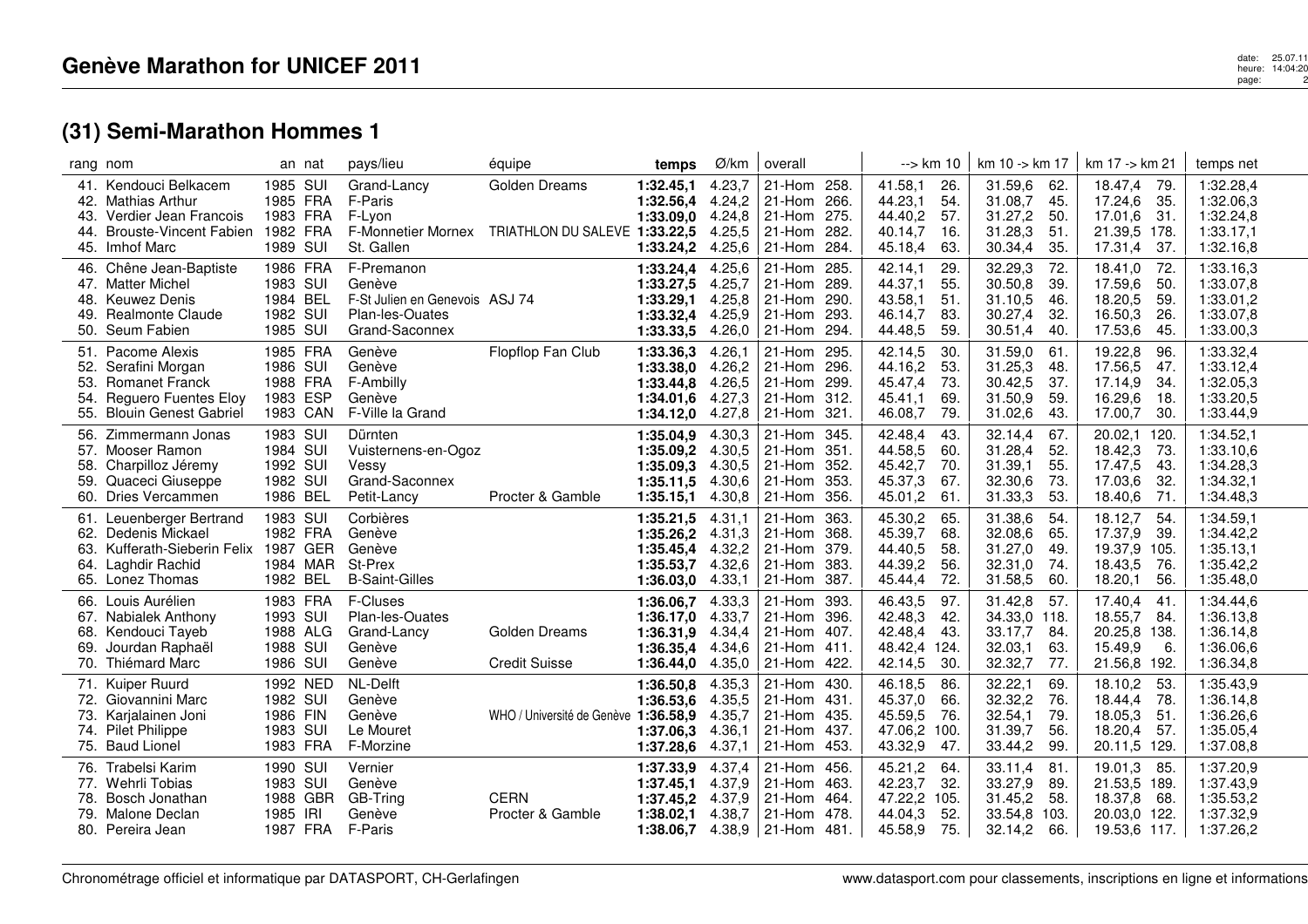## date: 25.07.11<br>heure: 14:04:20<br>age: 14:04:20120 page:3

|                   | rang nom                                                                                                                                 |                                                          | an nat   | pays/lieu                                                                                 | équipe                                                                                                         | temps                                                                       | Ø/km                                           | overall                                                            |                                      | --> km 10                                                                                 | km 10 -> km 17                                                                         | km 17 -> km 21                                                                          | temps net                                                     |
|-------------------|------------------------------------------------------------------------------------------------------------------------------------------|----------------------------------------------------------|----------|-------------------------------------------------------------------------------------------|----------------------------------------------------------------------------------------------------------------|-----------------------------------------------------------------------------|------------------------------------------------|--------------------------------------------------------------------|--------------------------------------|-------------------------------------------------------------------------------------------|----------------------------------------------------------------------------------------|-----------------------------------------------------------------------------------------|---------------------------------------------------------------|
|                   | 81. Houlmann Sébastien<br>82. van Tongeren Bart<br>83. Vallet Marc<br>84. Vanvuchelen Ghislain<br>85. Collignon Remi                     | 1988 SUI<br>1988 NED<br>1983 FRA<br>1991 BEL<br>1985 FRA |          | Lully VD<br>NL-Den Haag<br>F-Mouthe<br>Anières<br>GB-London                               | <b>Hazeus Racing</b><br>Massabella                                                                             | 1:38.09,6<br>1:38.21,6<br>1:38.41,1<br>1:38.43,9<br>1:38.45,9               | 4.39,1<br>4.39,6<br>4.40,6<br>4.40,7<br>4.40,8 | 21-Hom 484.<br>21-Hom 497.<br>21-Hom 514.<br>21-Hom 516.<br>21-Hom | 517.                                 | 47.21,5 104.<br>47.12,4 102.<br>46.21,1<br>87.<br>45.06,6<br>62.<br>48.07,4 117.          | 32.19,7<br>68.<br>32.31,4<br>75.<br>33.43,7<br>98.<br>33.31,7<br>91.<br>32.03,5<br>64. | 18.28,4<br>64.<br>18.37,8<br>68.<br>18.36,3<br>67<br>20.05,6<br>125.<br>18.35,0<br>66.  | 1:36.46,3<br>1:37.16,5<br>1:38.11,4<br>1:38.41,1<br>1:37.06,7 |
| 88.<br>89.<br>90. | 86. Dupont Emile<br>87. Paris Bas<br>Midttun Oystein<br>Trousseau Etienne<br>Jeanrenaud Valentin                                         | 1982 ITA<br>1989 NED<br>1984 SUI<br>1990 SUI             | 1982 NOR | Lausanne<br>NL-Bergen aan Zee<br>F-St. Genis Pouilly<br>Genève<br>Onex                    |                                                                                                                | 1:38.49,6<br>1:38.56,6<br>1:38.56.9<br>1:38.59,6<br>1:39.00,1               | 4.41,0<br>4.41,3<br>4.41,3<br>4.41,4<br>4.41,5 | 21-Hom 521.<br>21-Hom<br>21-Hom<br>21-Hom<br>21-Hom                | 526.<br>527.<br>532.<br>533.         | 46.17,1<br>-84.<br>47.12,3<br>101.<br>45.58,5<br>74.<br>46.01,2<br>77.<br>82.<br>46.14,3  | 33.53,0 102.<br>32.26,6<br>-70.<br>33.35,4<br>94.<br>33.27,5<br>88.<br>33.21,5<br>86.  | 18.39,5<br>70.<br>19.17,7<br>93.<br>19.23,0<br>97.<br>19.30,9<br>103.<br>19.24,3<br>98. | 1:38.20,2<br>1:37.51,8<br>1:38.13,7<br>1:38.50,3<br>1:38.08,3 |
| 91.<br>93.<br>94. | Cytryn Raphael<br>92. Loh Lawrence<br>De Sousa Adrien<br>Sousa Filipe Jose<br>95. Alvarez Frédéric                                       | 1982 BEL<br>1982 CAN<br>1982 FRA<br>1986 POR<br>1983 SUI |          | Genève<br><b>CAN-Toronto Ontario</b><br>Nyon<br>P-Vila Nova de Gaia<br>Genève             | Totsa Total Oil Trading SA 1:39.00,3                                                                           | 1:39.01,8<br>1:39.07.1<br>1:39.09,6<br>1:39.17,0                            | 4.41,5<br>4.41,6<br>4.41,8<br>4.41,9<br>4.42,3 | 21-Hom<br>21-Hom<br>21-Hom<br>21-Hom<br>21-Hom                     | 534.<br>536.<br>543.<br>549.<br>556. | 46.13,7<br>81<br>46.35,7<br>94.<br>46.22,4<br>89.<br>42.46,4<br>39.<br>45.44,2<br>71.     | 33.19,9<br>85.<br>33.37,4<br>96.<br>33.37,0<br>95.<br>35.11,6 133.<br>33.39,9<br>97.   | 19.26,7<br>99.<br>18.48,7<br>-80.<br>19.07,7<br>88.<br>21.11,6 162.<br>19.52,9 116.     | 1:38.06,6<br>1:38.24,8<br>1:38.39,2<br>1:39.03,0<br>1:38.19,8 |
| 96.<br>98.<br>99. | Delachaux Julien<br>97. Tate Patrick<br>Hartmann Sebastien<br>Labourdette Gregory<br>100. Mcgovern Ryan                                  | 1991 SUI<br>1983 GBR<br>1985 FRA<br>1983 SUI<br>1985 USA |          | Onex<br>Petit-Lancy<br>Genève<br>Vandoeuvres<br>USA-Cincinnati                            | Trafigura<br>Procter & Gamble                                                                                  | 1:39.24,8<br>1:39.50,2 4.43,8<br>1:40.26,9<br>1:40.29,8<br>1:40.34,2 4.45,9 | 4.42,6<br>4.45.6<br>4.45,7                     | 21-Hom<br>21-Hom 579.<br>21-Hom 610.<br>21-Hom 614.<br>21-Hom 617. | 564.                                 | 48.09,5 118.<br>46.31,8<br>91.<br>49.17,2 132.<br>47.38,9<br>107.<br>47.59,4 114.         | 33.07,1<br>80.<br>33.34,1<br>93.<br>33.11,5<br>83.<br>33.23,5<br>87.<br>33.28,4<br>90. | 18.08,2<br>-52.<br>19.44,3 111.<br>17.58,2<br>-49.<br>19.27,4 102.<br>19.06,4 87.       | 1:38.49,3<br>1:38.46,7<br>1:38.48,4<br>1:39.36,2<br>1:39.33,7 |
| 101.              | <b>Raffron Laurent</b><br>102. Michelis Stefano<br>103. Seeger Alexander<br>104. Ramelli Emiliano<br>105. Christie Ryan                  | 1982 FRA<br>1982 ITA<br>1982 GER<br>1984 SUI<br>1982 USA |          | F-Reignier<br>Genève<br>Genève<br>Locarno<br>Choulex                                      | olympique de marseille 1:40.57,4<br>Sparés Running Team 1:41.09,6 4.47,6<br>Procter & Gamble<br>Geneva Fitness | 1:41.13,6<br>1:41.20.8<br>1:41.37,3                                         | 4.47,0<br>4.47,8<br>4.48.1<br>4.48,9           | 21-Hom<br>21-Hom 638.<br>21-Hom 641.<br>21-Hom 643.<br>21-Hom 652. | 632.                                 | 48.02,9 115.<br>46.52,4<br>98.<br>46.12,7<br>-80.<br>49.41,3<br>142.<br>48.30,3 122.      | 34.05,7 107.<br>34.01,9 106.<br>34.14,3 108.<br>33.11,4 81.<br>33.58,2 105.            | 18.48,8<br>81<br>20.15,3 132.<br>20.46,6 151.<br>18.28,1<br>63.<br>19.08,8<br>90.       | 1:40.34,5<br>1:39.58,8<br>1:40.49,1<br>1:40.37,7<br>1:40.21,2 |
| 108.              | 106. Epailly Julien<br>107. De Joux Marc<br>Mammasse Salim<br>109. Wicker Thomas<br>110. Broyer Samuel                                   | 1982 FRA<br>1985 FRA<br>1985 FRA<br>1986 FRA<br>1986 FRA |          | Carouge GE<br>Carouge GE<br>F-Grenoble<br>F-Prevessin Moens<br>Zürich                     | <b>FAIRCOM GROUP</b><br><b>Deloitte</b>                                                                        | 1:41.40.4<br>1:42.13,0<br>1:42.22,9<br>1:42.27,5<br>1:42.34,6               | 4.49,1<br>4.50,6<br>4.51,1<br>4.51,3<br>4.51,6 | 21-Hom<br>21-Hom<br>21-Hom 692.<br>21-Hom<br>21-Hom 699.           | 657.<br>685.<br>696.                 | 46.22,9<br>90.<br>48.54,5<br>129.<br>46.39,5<br>95.<br>48.15,1<br>120.<br>50.34,5<br>152. | 34.52,2 126.<br>33.51,2 101.<br>34.59,7 128.<br>34.29,2 115.<br>33.32,2<br>92.         | 20.25,3 137.<br>19.27,3 101.<br>20.43,7 150.<br>19.43,2 109.<br>18.27,9<br>62.          | 1:40.52,4<br>1:41.07,8<br>1:40.39,2<br>1:41.37,5<br>1:40.41,1 |
| 111.              | Gaille Alban<br>112. Serville Sebastien<br>113. Lavaud Camille<br>114. Debordes Anthony<br>115. Benoit Sebastien                         | 1986 SUI<br>1984 FRA<br>1986 FRA<br>1982 FRA<br>1983 SUI |          | Châtelaine<br><b>F-Saint Genis Pouilly</b><br>F-Chavanod<br>F-Annecy le Vieux<br>Puplinge |                                                                                                                | 1:42.35,5<br>1:42.40.1<br>1:42.52,7<br>1:42.56,1<br>1:43.04,1               | 4.51.7<br>4.51.9<br>4.52,5<br>4.52,7<br>4.53,0 | 21-Hom<br>21-Hom 705.<br>21-Hom<br>21-Hom<br>21-Hom 723.           | 700.<br>713.<br>717.                 | 46.35,0<br>93.<br>49.36,7<br>141.<br>48.48,0 126.<br>49.14,8<br>131.<br>46.59,9<br>99.    | 34.28,6 114.<br>33.44,7 100.<br>34.21,1 111.<br>35.09,5 131.<br>35.29,7 139.           | 21.31,9<br>170.<br>19.18,7<br>-94.<br>19.43,6 110.<br>18.31,8<br>65.<br>20.34,5 147.    | 1:41.43,6<br>1:41.42,3<br>1:41.42,1<br>1:42.22,6<br>1:41.42,7 |
|                   | 116. Robert Pierre-Alain<br>117. Frucot Xavier<br>118. Milerski Jean-Yves<br>119. Taieb Guillaume<br>120. Bergh van Den Robbert 1984 NED | 1982 SUI<br>1992 FRA<br>1987 FRA<br>1983 FRA             |          | Lausanne<br>F-Narbonne<br>F-Ecully<br>Genève<br>Carouge GE                                |                                                                                                                | 1:43.06.1<br>1:43.06,4<br>1:43.18.5<br>1:43.22,7<br>1:43.25,7               | 4.53,1<br>4.53,1<br>4.53.7<br>4.53.9<br>4.54,1 | 21-Hom 725.<br>21-Hom 726.<br>21-Hom<br>21-Hom<br>21-Hom 744.      | 740.<br>743.                         | 47.36,9<br>106.<br>46.02,0<br>78.<br>48.51,8<br>127.<br>47.59.1<br>-113.<br>50.38,5 155.  | 34.47,3 120.<br>34.48,6 121.<br>34.19,1 109.<br>35.49,1 145.<br>34.30,2 117.           | 20.41,9 149.<br>22.15,8 199.<br>20.07,6 126.<br>19.34,5 104.<br>55.<br>18.17,0          | 1:42.37,4<br>1:42.47,4<br>1:42.03,5<br>1:42.54,3<br>1:41.57,3 |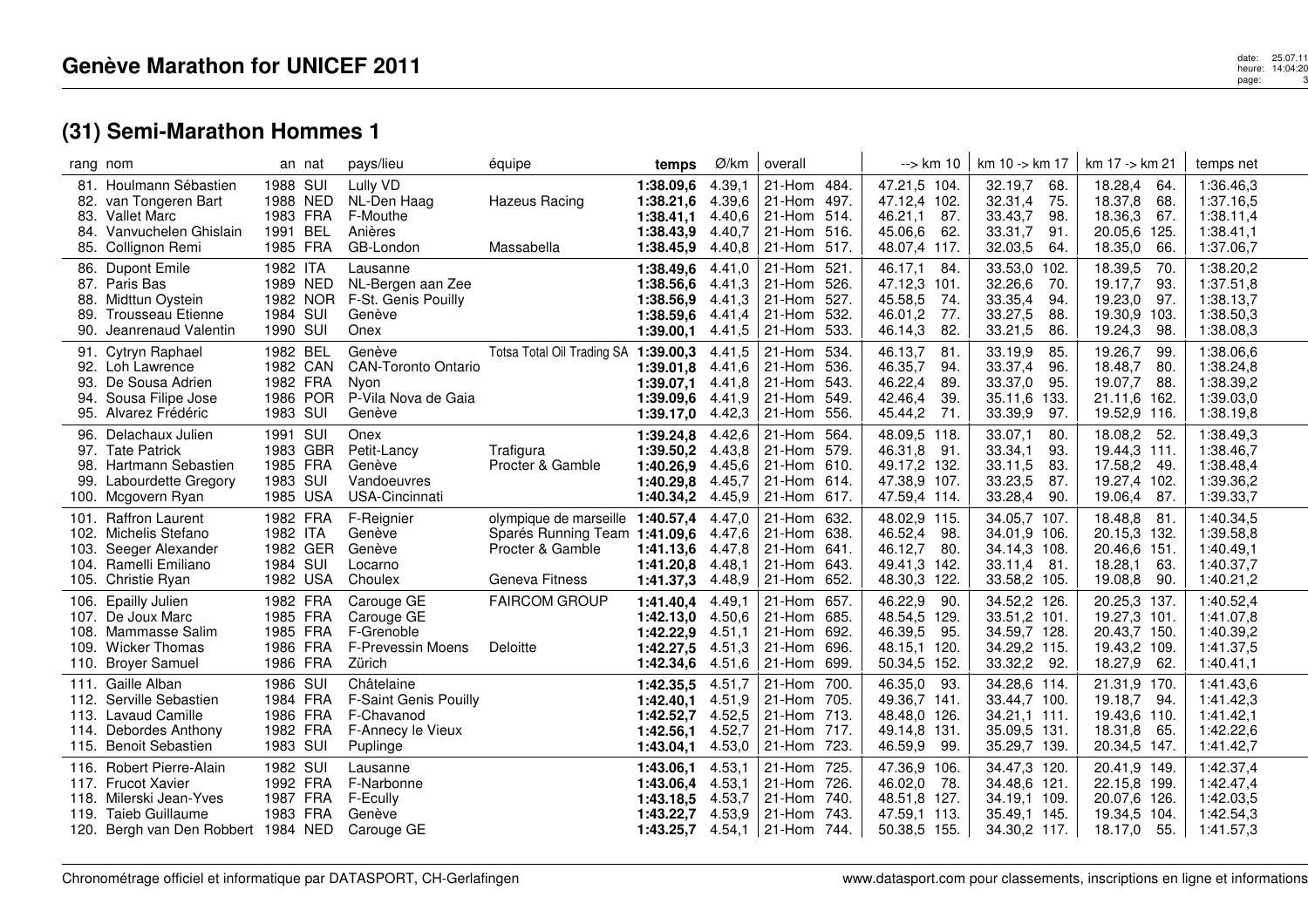| rang nom             |                                                                                                                       | an nat                                                          | pays/lieu                                                                      | équipe                                  | temps                                                                  | Ø/km                                           | overall                                                                      |                                      | --> km 10                                                                         | km 10 -> km 17                                                               | km 17 -> km 21                                                                     | temps net                                                     |
|----------------------|-----------------------------------------------------------------------------------------------------------------------|-----------------------------------------------------------------|--------------------------------------------------------------------------------|-----------------------------------------|------------------------------------------------------------------------|------------------------------------------------|------------------------------------------------------------------------------|--------------------------------------|-----------------------------------------------------------------------------------|------------------------------------------------------------------------------|------------------------------------------------------------------------------------|---------------------------------------------------------------|
| 125.                 | 121. Bellon Romain<br>122. Millerat Emch Benoit<br>123. Pont Marc<br>124. Mcquistan Sean<br>Lonchamp Grégoire         | 1983 SUI<br>1983 FRA<br>1982 ESP<br>1984 GBR<br>1985 FRA        | Grand-Saconnex<br>F-Annecy<br>Genève<br>Genève<br>F-Bourgoin Jallieu           |                                         | 1:43.28,6<br>1:44.03.6<br>$1:44.10,0$ 4.56,2<br>1:44.11,2<br>1:44.24,1 | 4.54,2<br>4.55,9<br>4.56,2<br>4.56,8           | 21-Hom 749.<br>21-Hom<br>21-Hom<br>21-Hom<br>21-Hom                          | 775.<br>780.<br>784.<br>792.         | 52.12,0 181.<br>48.38,9 123.<br>47.13,7 103.<br>50.38,4 154.<br>46.21,1<br>87.    | 32.27,7 71.<br>34.51,3 123.<br>35.21,3 134.<br>34.30,0 116.<br>37.14,4 176.  | 18.48,9<br>-82.<br>20.33,4 146.<br>21.35,0 174.<br>19.02,8<br>-86.<br>20.48,6 153. | 1:41.19,5<br>1:42.54,1<br>1:43.24,9<br>1:42.43,0<br>1:43.51,1 |
| 128.<br>129.<br>130. | 126. Mottier Damien<br>127. Kouadio Marc<br>Schlaepfer Leonard<br>Tabutin Jonathan<br>Szynalski Romain                | 1989 SUI<br>1982 COT<br>1983 SUI<br>1986 FRA<br>1983 SUI        | Genève<br>Genève<br>Chêne-Bourg<br>F-Lyon<br>Genève                            | AS Groupe SFR                           | 1:44.35,0 4.57,3<br>1:44.36,1<br>1:44.48.4<br>1:44.53,4<br>1:45.04,3   | 4.57,4<br>4.58,0<br>4.58,2<br>4.58,7           | 21-Hom<br>21-Hom<br>21-Hom<br>21-Hom<br>21-Hom                               | 798.<br>800.<br>808.<br>812.<br>821. | 46.34,3<br>92.<br>50.07,4 148.<br>49.24,3 136.<br>49.19,2<br>134.<br>49.47,2 143. | 36.28,7 158.<br>34.25,0 112.<br>35.21,4 135.<br>35.29,5 138.<br>35.04,8 129. | 21.32,0 171.<br>20.03,7 123.<br>20.02,7 121.<br>20.04,7 124.<br>20.12,3 130.       | 1:44.13,8<br>1:42.16,1<br>1:44.12,9<br>1:44.22,4<br>1:44.07,3 |
| 131.<br>134.         | Philippe Arnaud F<br>132. Borloz Gael<br>133. Larson Peter<br>Windscheffel Joe<br>135. Enqvist Erik                   | 1983 SUI<br>1983 SUI<br>1988 USA<br>1985 GBR<br>1985 SWE Geneva | Zürich<br>Genève<br><b>GB-Preston</b><br>Genève                                | AXA WINTERTHUR                          | 1:45.21,0<br>1:45.30,0<br>1:45.32.7<br>1:45.45.7<br>1:45.47,9          | 4.59,5<br>5.00,0<br>5.00,1<br>5.00,7<br>5.00,8 | 21-Hom<br>21-Hom<br>21-Hom<br>21-Hom<br>21-Hom                               | 841.<br>850.<br>852.<br>861.<br>862. | 48.45,2 125.<br>51.29,9 176.<br>50.51,1 159.<br>49.33,6 140.<br>50.34,1 151.      | 35.42,4 142.<br>34.51,5 125.<br>34.56,3 127.<br>35.41,0 141.<br>34.49,1 122. | 20.53,4 155.<br>19.08,6<br>- 89.<br>19.45,3 112.<br>20.31,1 142.<br>20.24,7 135.   | 1:44.46,6<br>1:44.24,9<br>1:44.31,4<br>1:45.02,2<br>1:44.00,5 |
| 139.                 | 136. Curran Philippe<br>137. Ulmann Romain<br>138. Antunez Ruiz Joan<br><b>Subert Thomas</b><br>140. Fogliazza Johann | 1989 SUI<br>1991 SUI<br>1984 ESP<br>1984 FRA<br>1984 FRA        | Perly<br>Vésenaz<br>E-Barcelona<br>F-Annecy<br>F-Saint-Dié                     | Rolex-7<br>SANGUS&FRIENDS               | 1:45.55,7<br>1:45.57,5<br>1:46.02,5<br>1:46.07.7<br>1:46.11,6          | 5.01,2<br>5.01,3<br>5.01,5<br>5.01,7<br>5.01,9 | 21-Hom<br>21-Hom 874.<br>21-Hom<br>21-Hom<br>21-Hom                          | 870.<br>878.<br>884.<br>890.         | 50.55,2 161.<br>47.44.7 109.<br>49.50,4 145.<br>48.26,4 121.<br>51.15,3 169.      | 34.27,2 113.<br>36.33,6 160.<br>35.59,8 148.<br>35.51,8 147.<br>35.06,4 130. | 20.33,3 145.<br>21.39,2 177.<br>20.12,3 130.<br>21.49,5 186.<br>19.49,9 113.       | 1:44.45,3<br>1:45.32,5<br>1:45.29,6<br>1:45.20,5<br>1:44.36,6 |
| 141.<br>143.         | <b>Fresneau Thomas</b><br>142. Malot Loic<br><b>Bonvin Marc Rene</b><br>144. Mathieu Pierre<br>145. Miller Andrew     | 1984 SUI<br>1982 FRA<br>1985 SUI<br>1982 SUI<br>1982 ZAR        | F-Grenoble<br>Carouge GE<br>Grand-Lancy<br>Meyrin<br>Geneva                    | <b>TAG Aviation</b>                     | 1:46.14,1<br>1:46.19,1<br>1:46.43.6<br>1:46.52,6<br>1:47.03.1          | 5.02,0<br>5.02,3<br>5.03,4<br>5.03,9<br>5.04,4 | 21-Hom<br>$21-Hom$<br>21-Hom<br>21-Hom<br>21-Hom                             | 893.<br>896.<br>921.<br>925.<br>934. | 50.50,2 157.<br>49.26,9 137.<br>47.58,0 112.<br>54.12,9 195.<br>48.54,2 128.      | 35.32,5 140.<br>35.25,0 136.<br>37.12,2 174.<br>33.56,7 104.<br>36.52,7 170. | 19.51,4 114.<br>21.27,2 169.<br>21.33,4 172.<br>18.43,0<br>-74.<br>21.16,2 164.    | 1:45.02,8<br>1:44.56,7<br>1:46.23,1<br>1:44.01,4<br>1:45.48,1 |
| 146.<br>148.<br>150. | Salmon Renaud<br>147. Neuville Louis<br>Pineau Pierre-Marie<br>149. Alonso David<br>Timuri Farhad                     | 1984 BEL<br>1986 FRA<br>1983 FRA<br>1989 SUI<br>1984 GBR        | Genève<br>F-Paris<br>Genève<br>Meyrin<br>GB-Lonson                             | Procter & Gamble<br><b>GLOBERUNNERS</b> | 1:47.04,9<br>1:47.13,1<br>1:47.15,8<br>1:47.29,4<br>1:47.36,5          | 5.04,4<br>5.04,8<br>5.05.0<br>5.05,6<br>5.05,9 | 21-Hom<br>21-Hom<br>21-Hom<br>21-Hom<br>21-Hom                               | 937.<br>945.<br>948.<br>958.<br>963. | 47.51,7 111.<br>50.18,6 150.<br>52.38,2 185.<br>50.14,4 149.<br>49.56,2 146.      | 37.26,8 182.<br>35.45,2 143.<br>35.10,8 132.<br>36.12,0 152.<br>38.00,7 199. | 21.46,4 184.<br>21.09,3 161.<br>19.26,8 100.<br>21.03,0 158.<br>19.39,6 107.       | 1:46.24,5<br>1:44.39,8<br>1:45.37,0<br>1:47.18,3<br>1:46.37,0 |
| 153.                 | 151. Ulrich Andreas<br>152. Frey Nicolas<br><b>Morrison Reed</b><br>154. Viette Anthony<br>155. Duployer Christophe   | 1982 GER<br>1987 SUI<br>1986 CAN<br>1987 FRA<br>1988 SUI        | Genève<br>Bernex<br><b>CAN-North Vancouver</b><br>F-Bois d'Amont<br>Penthéréaz | <b>Ulrich AG</b>                        | 1:47.41,5<br>1:47.44.3<br>1:48.00,4<br>1:48.05,9<br>1:48.20,9          | 5.06,2<br>5.06.3<br>5.07,1<br>5.07,3<br>5.08,0 | 21-Hom<br>21-Hom 974.<br>21-Hom<br>21-Hom 993.<br>21-Hom 1009.               | 971.<br>986.                         | 49.32,9<br>138.<br>51.27,4 174.<br>54.28,3 198.<br>47.50,3 110.<br>51.10,8 166.   | 36.14,4 153.<br>36.37,4 162.<br>34.20,7 110.<br>37.17,4 178.<br>35.50,2 146. | 21.54,2 191.<br>19.39,5 106.<br>19.11,4 91<br>22.58,2 211.<br>21.19,9 167.         | 1:46.49,5<br>1:46.35,8<br>1:45.38,9<br>1:47.44,3<br>1:46.23,8 |
| 158.                 | 156. Marcon Paul<br>157. Hébert Mathieu<br><b>Bin Tristan</b><br>159. Prami Jouko<br>160. Beaton Christopher          | 1985 FRA<br>1982 FRA<br>1991 SUI<br>1982 SUI<br>1984 GBR        | Genève<br>F-Neyron<br>Grand-Saconnex<br>FI-Espoo<br>Genève                     | Hewlett-Packard<br><b>IISD</b>          | 1:48.21,3<br>1:48.23,5<br>1:48.27,2<br>1:48.37,1<br>1:48.42,6 5.09,1   | 5.08,1<br>5.08,2<br>5.08.3<br>5.08,8           | 21-Hom 1010.<br>21-Hom 1014.<br>21-Hom 1021.<br>21-Hom 1030.<br>21-Hom 1039. |                                      | 49.13,7 130.<br>50.49,6 156.<br>46.40,1<br>96.<br>51.03.1<br>163.<br>51.58,9 179. | 36.47,0 167.<br>36.31,7 159.<br>38.47,4 211.<br>36.54,3 171.<br>35.26,4 137. | 22.20,6 203.<br>21.02,2 157.<br>22.59,7 214.<br>20.39,7 148.<br>21.17,3 165.       | 1:47.15,5<br>1:46.04,8<br>1:48.10,8<br>1:47.46.4<br>1:46.38,3 |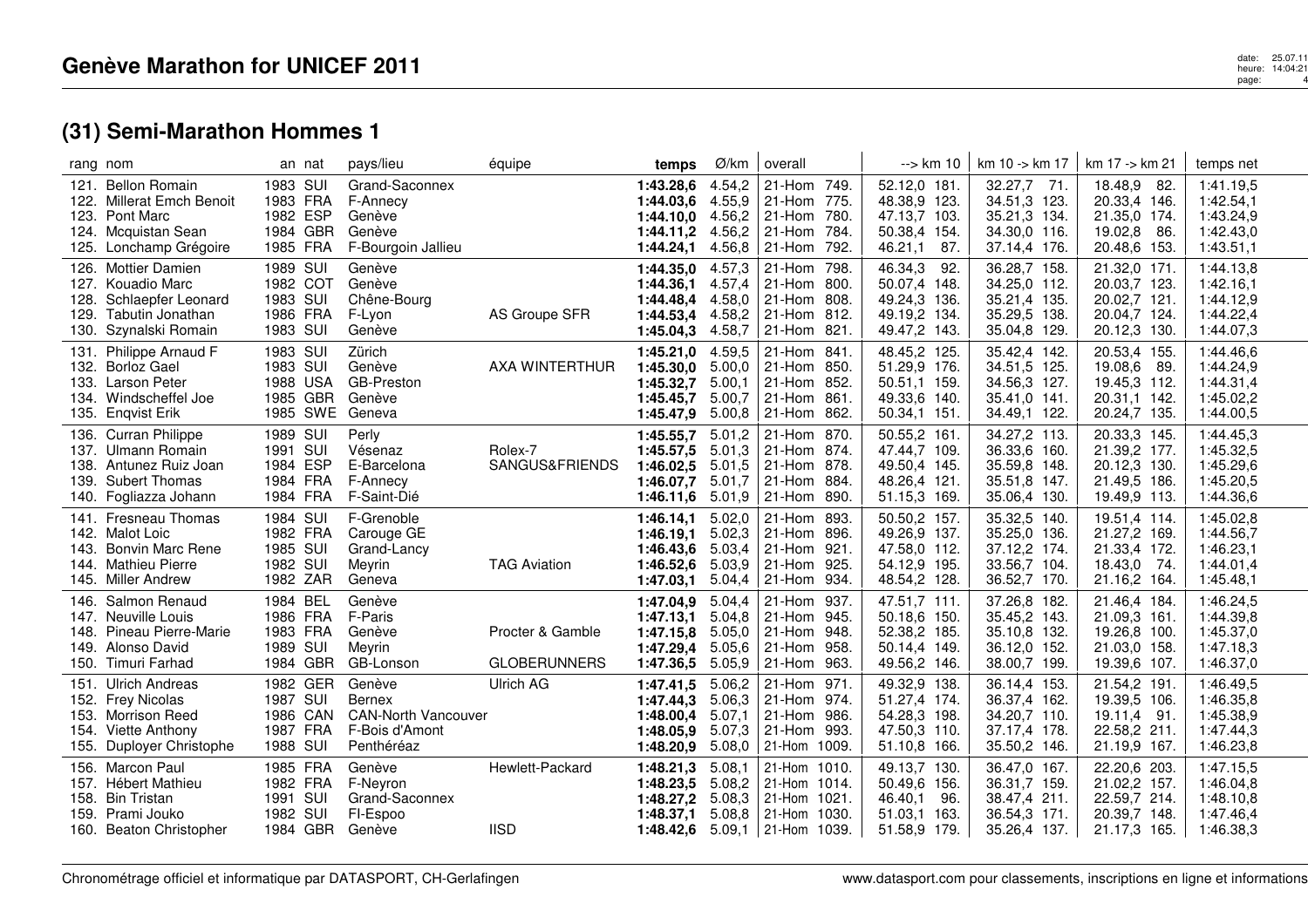|                              | rang nom                                                                                                           | an nat                                                   | pays/lieu                                                                                              | équipe                                                                     | temps                                                                                      | Ø/km                                           | overall                                                                         | --> km 10                                                                    | km 10 -> km 17                                                               | km 17 -> km 21                                                                  | temps net                                                     |
|------------------------------|--------------------------------------------------------------------------------------------------------------------|----------------------------------------------------------|--------------------------------------------------------------------------------------------------------|----------------------------------------------------------------------------|--------------------------------------------------------------------------------------------|------------------------------------------------|---------------------------------------------------------------------------------|------------------------------------------------------------------------------|------------------------------------------------------------------------------|---------------------------------------------------------------------------------|---------------------------------------------------------------|
| 163.                         | 161. Monsch Yoann<br>162. Blain Cyril<br><b>Biggel Philip</b><br>164. Pitucha Michal<br>165. Pires Vincent         | 1985 FRA<br>1983 FRA<br>1982 SUI<br>1982 CZE<br>1982 SUI | F-Yzeure<br>GB-Londres<br>Genève<br>CZ-Prag<br>Genève                                                  | BNP Paribas London Team 1:48.50,2 5.09,4<br>Valartis<br><b>CBS PERFORM</b> | 1:48.44,5<br>1:49.05,6<br>1:49.46,3<br>1:49.56,0                                           | 5.09,2<br>5.10,2<br>5.12,1<br>5.12,6           | 21-Hom 1043.<br>21-Hom 1048.<br>21-Hom 1068.<br>21-Hom 1096.<br>$ 21-Hom 1101.$ | 48.10,8 119.<br>53.55,4 193.<br>50.37,0 153.<br>51.28,2 175.<br>52.46,1 187. | 36.23,7 154.<br>34.39,5 119.<br>36.39,0 163.<br>36.24,0 155.<br>36.40,5 166. | 24.10,0 237.<br>20.15,3 132.<br>21.49,6 187.<br>21.54,1 190.<br>20.29,4 140.    | 1:48.14,3<br>1:46.08,7<br>1:48.19,5<br>1:47.39,8<br>1:48.36,2 |
|                              | 166. Berther Léonard<br>167. Simon Emmanuel<br>168. Sicart Axel<br>169. Hamner Benjamin<br>170. Binz Lionel        | 1983 SUI<br>1984 FRA<br>1987 FRA<br>1987 USA<br>1985 SUI | Genève<br>F-Paris<br>Genève<br>St-Sulpice VD<br>Grand-Saconnex                                         | Procter & Gamble                                                           | 1:50.04.5<br>1:50.15,7<br>1:50.21,3<br>1:50.25,8<br>1:50.41,7                              | 5.13,0<br>5.13,5<br>5.13,8<br>5.14,0<br>5.14,7 | 21-Hom 1107.<br>21-Hom 1115.<br>21-Hom 1122.<br>21-Hom 1129.<br>21-Hom 1141.    | 55.11,6 207.<br>53.58,4 194.<br>51.24,2 171.<br>53.41,7 191.<br>51.08,2 164. | 36.01,8 150.<br>35.45,6 144.<br>36.40,1 165.<br>36.33,8 161.<br>37.34,6 187. | 18.51,1<br>-83.<br>20.31,7 144.<br>22.17,0 201.<br>20.10,3 128.<br>21.58,9 194. | 1:47.03,1<br>1:47.35,3<br>1:49.06,2<br>1:48.44,7<br>1:49.05,9 |
| 173.                         | 171. Antunes Samuel<br>172. Bourqui Mathieu<br><b>Schmidt Mike</b><br>174. Fischer Manuel<br>175. Scott Steven     | 1982 FRA<br>1984 SUI<br>1984 USA<br>1982 SUI<br>1990 GBR | F-Saint-Julien-En-Genevois<br>Petit-Lancy<br><b>GB-Preston Lancashire</b><br>Genève<br>GB-Tamworth     |                                                                            | 1:50.49,4<br>1:50.54,8<br>$1:51.16,3$ $5.16,4$<br>1:51.19,5 5.16,5<br>1:51.26,0            | 5.15,1<br>5.15,3<br>5.16,8                     | 21-Hom 1144.<br>21-Hom 1145.<br>21-Hom 1161.<br>21-Hom 1164.<br>21-Hom 1173.    | 55.02,4 206.<br>49.48,0 144.<br>52.34,3 184.<br>55.41,0 216.<br>49.32,9 138. | 36.24,3 156.<br>37.35,5 188.<br>37.29,7 184.<br>34.51,3 123.<br>38.38,2 208. | 19.22,7<br>95.<br>23.31,3 226.<br>21.12,3 163.<br>20.47,2 152.<br>23.14,9 220.  | 1:48.45,3<br>1:50.14,4<br>1:50.15,5<br>1:48.42,7<br>1:51.00,3 |
| 177.<br>178.<br>179.         | 176. Moesbergen Marinus<br><b>Tabary Baptiste</b><br>Homberger Armen<br><b>Baillif Romain</b><br>180. Gomaa Edward | 1982 NED<br>1983 FRA<br>1983 SUI<br>1983 FRA<br>1985 GBR | Genève<br>F-Loos<br>Corsier GE<br>F-Cessy<br><b>F-Valleiry</b>                                         | Cargill<br><b>Marathon Dude</b>                                            | $1:51.40,6$ 5.17,5<br>1:51.47,6<br>1:52.00,3<br>1:52.13,8<br>1:52.19,5                     | 5.17,8<br>5.18,4<br>5.19,1<br>5.19,4           | 21-Hom 1189.<br>21-Hom 1194.<br>21-Hom 1202.<br>21-Hom 1212.<br>21-Hom 1216.    | 53.14,2 190.<br>52.24,6 182.<br>49.56,9 147.<br>52.51,8 189.<br>55.17,6 209. | 37.25,7 181.<br>36.04,9 151.<br>38.45,2 210.<br>37.15,7 177.<br>37.10,1 173. | 21.00,7 156.<br>23.18,1 222.<br>23.18,2 223.<br>22.06,3 196.<br>19.51,8 115.    | 1:50.11,3<br>1:50.13,3<br>1:51.25,8<br>1:51.06,4<br>1:50.24,2 |
| 181.<br>182.<br>183.<br>184. | Hurdman Thoms<br>Downey Christophe<br>Papaux Emilien<br><b>Buzolich Adam</b><br>185. Pacheco Fernando              | 1982 GBR<br>1985 FRA<br>1983 SUI<br>1983 USA<br>1989 PT  | Genève<br>F-Paris<br>Genève<br>Chêne-Bougeries<br>Commugny                                             | Procter & Gamble                                                           | 1:52.20,0<br>1:52.22,3<br>1:52.26,3<br>1:52.26,7<br>1:52.34,3                              | 5.19,4<br>5.19,5<br>5.19,7<br>5.19,7<br>5.20,1 | 21-Hom 1217.<br>21-Hom 1219.<br>21-Hom 1222.<br>21-Hom 1223.<br>21-Hom 1227.    | 50.53,5 160.<br>52.30,1 183.<br>50.50,4 158.<br>51.01,3 162.<br>51.23,9 170. | 38.23,7 206.<br>38.02,1 201.<br>37.13,4 175.<br>38.34,9 207.<br>37.27,2 183. | 23.02,8 215.<br>21.50,1 188.<br>24.22,5 240.<br>22.50,5 209.<br>23.43,2 229.    | 1:51.46,8<br>1:50.45,9<br>1:50.47,9<br>1:51.43,1<br>1:50.51,1 |
| 186.<br>188.<br>189.         | Katchaganov Ourmat<br>187. Torbaty Alexis<br><b>Blal Salim</b><br>Nuhiji Skender<br>190. Proulx Boris              | 1984 KIR<br>1988 FRA<br>1993 SUI<br>1983 SUI<br>1988 CAN | F-Paris<br>Carouge GE<br>Genève<br>Thônex<br>CAN-Montréal                                              | <b>FAIRCOM GROUP</b>                                                       | 1:52.45,2 5.20,6<br>1:52.45,4<br>1:52.51,7<br>$1:52.58,0$ $5.21,2$<br>1:53.22,0            | 5.20.6<br>5.20,9<br>5.22,3                     | 21-Hom 1234.<br>21-Hom 1235.<br>21-Hom 1249.<br>21-Hom 1251.<br>21-Hom 1269.    | 47.43,1 108.<br>51.26,0 172.<br>48.04,2 116.<br>55.41,8 217.<br>51.12,7 168. | 40.52,5 245.<br>37.29,8 185.<br>40.02,8 231.<br>36.51,4 168.<br>38.56,5 213. | 24.09,6 236.<br>23.49,6 232.<br>24.44,7 244.<br>20.24,8 136.<br>23.12,8 219.    | 1:52.17,8<br>1:51.42,4<br>1:52.38,1<br>1:51.00,6<br>1:52.27,7 |
| 191.<br>193.<br>194.         | Abraham Yonas<br>192. Thuillard Hassan<br>Cassou Jose<br>Krzywicki David<br>195. Martin Jean-Louis                 | 1987 SUI<br>1983 SUI<br>1985 BRA<br>1982 USA<br>1983 SUI | Genève<br>Onex<br>BR-Joinville-Santa Catarina Pragas de Joinville<br>Lausanne<br>Chavannes-près-Renens |                                                                            | 1:53.35,7<br>1:53.37,4<br>1:53.40,9<br>1:53.52.7<br>1:53.57,7                              | 5.23,0<br>5.23,0<br>5.23,2<br>5.23,8<br>5.24,0 | 21-Hom 1276.<br>21-Hom 1278.<br>21-Hom 1279.<br>21-Hom 1284.<br>21-Hom 1289.    | 56.15,7 225.<br>51.10,1 165.<br>56.43,8 230.<br>53.44,7 192.<br>54.52,4 204. | 37.38,1 189.<br>37.23,5 179.<br>36.28,4 157.<br>37.34,0 186.<br>38.12,6 203. | 19.41,9 108.<br>25.03,8 249.<br>20.28,7 139.<br>22.34,0 206.<br>20.52,7 154.    | 1:51.39,4<br>1:52.17,8<br>1:51.05,3<br>1:51.08,1<br>1:52.35,6 |
| 196.<br>198.<br>199.         | Leuenberger David<br>197. Muzalyev Andriy<br>Grabau Lawrence<br>Sibille Marc<br>200. Jugan Benoit                  | 1983 SUI<br>1989 UKR<br>1985 SUI<br>1987 FRA<br>1983 FRA | Lausanne<br>Les Acacias<br>GB-London<br>F-Paris<br>Genève                                              |                                                                            | 1:54.08,5<br>1:54.08.7<br>1:54.14,5<br>1:54.19,3 5.25,0<br>1:54.24,6 $5.25,3$ 21-Hom 1310. | 5.24,5<br>5.24,5<br>5.24,8                     | 21-Hom 1297.<br>21-Hom 1298.<br>21-Hom 1301.<br>21-Hom 1305.                    | 54.40,4 203.<br>51.26,5 173.<br>49.18,9 133.<br>54.30,4 199.<br>52.38,6 186. | 37.52,7 194.<br>36.39,2 164.<br>39.42,8 223.<br>38.22,0 204.<br>39.21,3 218. | 21.35,4 175.<br>26.03,0 263.<br>25.12,8 250.<br>21.26,9 168.<br>22.24,7 204.    | 1:52.50,2<br>1:52.49,2<br>1:54.00,3<br>1:52.44,7<br>1:53.29,3 |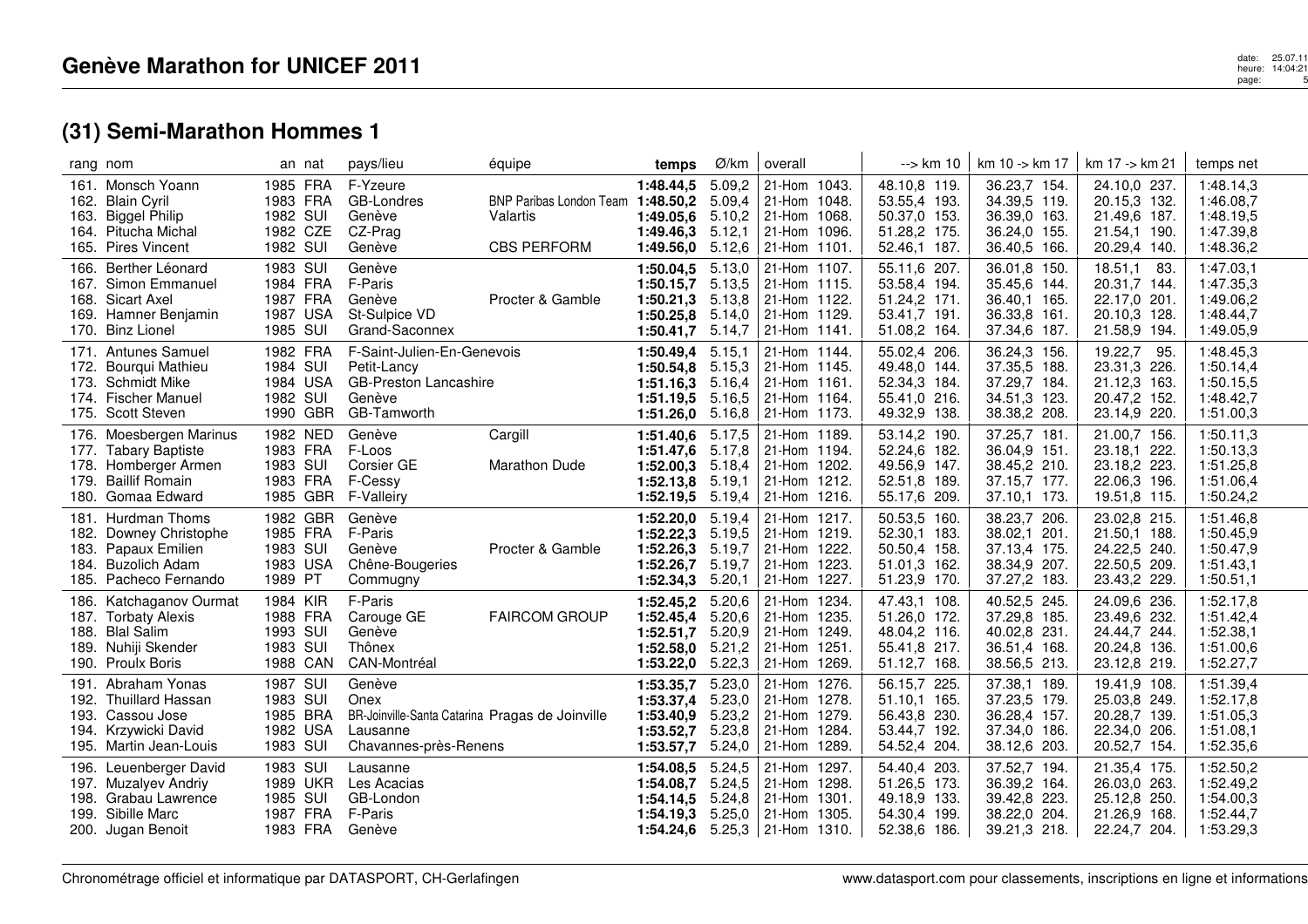|                      | rang nom                                                                                                                            |                                                          | an nat               | pays/lieu                                                               | équipe                               | temps                                                                                    | Ø/km                                 | overall                                                                         | --> km 10                                                                      | km 10 -> km 17                                                               | km 17 -> km 21                                                               | temps net                                                     |
|----------------------|-------------------------------------------------------------------------------------------------------------------------------------|----------------------------------------------------------|----------------------|-------------------------------------------------------------------------|--------------------------------------|------------------------------------------------------------------------------------------|--------------------------------------|---------------------------------------------------------------------------------|--------------------------------------------------------------------------------|------------------------------------------------------------------------------|------------------------------------------------------------------------------|---------------------------------------------------------------|
|                      | 201. Choudhry Shahzeb<br>202. Sottas Tristan<br>203. Masson Florian<br>204. Schaller Clément<br>205. Human-Hurrado Antonio 1982 SUI | 1987 SUI<br>1987 SUI<br>1987 SUI                         |                      | 1982 SWE S-Huddinge<br>Morges<br>Genève<br>Presinge<br>MEX-Tampico      |                                      | 1:54.34.7<br>$1:55.11,4$ 5.27,5<br>1:55.14,6 5.27,7<br>1:55.15,3<br>1:55.19,6            | 5.25,8<br>5.27,7<br>5.27,9           | 21-Hom 1316.<br>21-Hom 1330.<br>21-Hom 1332.<br>21-Hom 1334.<br>21-Hom 1339.    | 52.48,6 188.<br>57.31,5 236.<br>54.15.3 196.<br>56.40,8 228.<br>55.24,3 211.   | 38.57,6 214.<br>37.09,4 172.<br>39.23,8 219.<br>36.52,2 169.<br>38.09,8 202. | 22.48,5 208.<br>20.30,5 141.<br>21.35,5 176.<br>21.42,3 182.<br>21.45,5 183. | 1:53.05,9<br>1:54.25,4<br>1:54.11,7<br>1:52.37,4<br>1:53.53,1 |
| 206.                 | Jacquemin Valentin<br>207. Verbrugghe Benoit<br>208. Smit Marco<br>209. Moser Raimund<br>210. Kinuthia Paska                        | 1985 SUI<br>1982 FRA<br>1987 NLD<br>1982 SUI             | 1985 KEN             | Nyon<br>F-Jonzier Epagny<br>NL-Neck<br>Genève<br>Genève                 | <b>ITC</b>                           | 1:55.42.0<br>1:55.53,5<br>1:56.07,3 5.30,2<br>1:56.18,4 5.30,7<br>1:56.31,0              | 5.29,0<br>5.29,5<br>5.31,3           | 21-Hom 1353.<br>21-Hom 1363.<br>21-Hom 1375.<br>21-Hom 1380.<br>$ 21-Hom 1387.$ | 54.37,9 201.<br>56.56,4 231.<br>56.42,5 229.<br>55.48,3 219.<br>56.12,9 224.   | 39.44,8 224.<br>38.48,6 212.<br>37.50,5 192.<br>37.58,6 196.<br>37.58,1 195. | 21.19,3 166.<br>20.08,5 127.<br>21.34,3 173.<br>22.31,5 205.<br>22.20,0 202. | 1:52.32,6<br>1:54.45,7<br>1:55.05,9<br>1:53.41,1<br>1:54.10,8 |
|                      | 211. van Lennep Alexis<br>212. Pilcher Stephen<br>213. Haithcock David<br>214. Wahl Olivier<br>215. Genchev Stanislav               | 1992 BE/<br>1988 USA<br>1984 FRA<br>1986 BUL             | 1985 GBR             | <b>B-Bruxelles</b><br>Genève<br>USA-Euharlee<br>F-Paris<br>GB-London    | <b>HSBC</b>                          | 1:56.50,1<br>1:57.18,8 5.33,5<br>1:57.19,9 5.33,6<br>1:57.24,2 5.33,8<br>1:57.48,6       | 5.32,2<br>5.35,0                     | 21-Hom 1408.<br>21-Hom 1423.<br>21-Hom 1424.<br>21-Hom 1429.<br>21-Hom 1445.    | 51.10,9 167.<br>57.56,2 241.<br>54.34,9 200.<br>58.38,6 250.<br>49.20,9 135.   | 40.24,9 233.<br>37.25,5 180.<br>39.41,3 222.<br>39.29,9 221.<br>44.38,4 270. | 25.14,3 251<br>21.57,1 193.<br>23.03.7 216.<br>19.15,7 92.<br>23.49,3 231.   | 1:55.55,5<br>1:55.10,1<br>1:55.26,6<br>1:55.17,2<br>1:56.33,5 |
|                      | 216. Mochot Nicolas<br>217. Krueger Philipp<br>218. Sultan-Khan Alexander<br>219. Wicker Alexandre<br>220. Gafner Jérémie           | 1982 FRA<br>1985 FRA<br>1986 SUI                         | 1982 GER<br>1986 GER | Genève<br>Genève<br>Mies-Tannay<br>F-Saint Julien en Genevois<br>Thônex | Hays                                 | 1:58.01,9<br>1:58.06.3<br>1:58.16.3<br>1:58.18,0 5.36,3<br>1:58.20,6                     | 5.35,6<br>5.35,8<br>5.36,3<br>5.36,5 | 21-Hom 1451<br>21-Hom 1454.<br>21-Hom 1463.<br>21-Hom 1466.<br>21-Hom 1468.     | 51.33,8 177.<br>59.42,6 256.<br>54.59,6 205.<br>57.24,3 234.<br>56.21,2 227.   | 41.37,1 253.<br>38.01,1 200.<br>39.49,1 227.<br>37.59,5 198.<br>37.58,8 197. | 24.51,0 245.<br>20.22,6 134.<br>23.27,6 224.<br>22.54,2 210.<br>24.00,6 234. | 1:57.34,6<br>1:55.07,4<br>1:56.11,0<br>1:55.59,1<br>1:55.25,1 |
| 221.<br>223.<br>224. | Chaudhuri Noyan<br>222. Brown Jeremy<br>Yunusov Bakhrom<br>Tjaden Jeroen<br>225. Genoux Pierre                                      | 1983 SUI<br>1982 UZB<br>1988 FRA                         | 1983 GBR<br>1988 NED | Nyon<br>Genève<br>Zürich<br>NL-Zeist<br>F-Montmelian                    |                                      | 1:58.22,0<br>1:58.27,3<br>1:59.04,4<br>1:59.07,1 5.38,7<br>1:59.17,4                     | 5.36,5<br>5.36,8<br>5.38,5<br>5.39,2 | 21-Hom 1469.<br>21-Hom 1474.<br>21-Hom 1493.<br>21-Hom 1496.<br>21-Hom 1499.    | 57.09,4 233.<br>1:00.03,6 260.<br>58.32,4 247.<br>58.09,4 243.<br>57.43,7 239. | 37.45,0 190.<br>37.52,6 193.<br>38.23,4 205.<br>39.17,9 217.<br>40.25,4 235. | 23.27,6 224.<br>20.31,1 142.<br>22.08,6 198.<br>21.39,8 179.<br>21.08,3 160. | 1:55.16,9<br>1:55.32,5<br>1:55.51,2<br>1:56.20,4<br>1:57.44,2 |
| 226.<br>229.         | Paquier Nicolas<br>227. Hagose Abdela<br>228. Linder Jeremy<br>Beranger Laurent<br>230. Minetto Dany                                | 1984 SUI<br>1993 SUI<br>1986 SUI<br>1984 FRA<br>1987 SUI |                      | Genève<br>Genève<br>Genève<br>Thônex<br>Carouge GE                      |                                      | 1:59.53,6 5.40,9<br>2:00.08.5<br>2:00.21,0<br>2:00.21,9 5.42,2<br>2:00.45,9              | 5.41,6<br>5.42,2<br>5.43,4           | 21-Hom 1528.<br>21-Hom 1542.<br>21-Hom 1549.<br>21-Hom 1550.<br>21-Hom 1570.    | 59.33,9 254.<br>55.22,3 210.<br>55.41,8 217.<br>57.25,3 235.<br>56.16,0 226.   | 38.38,8 209.<br>40.34,0 239.<br>39.48,1 225.<br>39.57,9 229.<br>40.26,4 236. | 21.40,9 180.<br>24.12,2 238.<br>24.51,1 246.<br>22.58,7 212.<br>24.03,5 235. | 1:57.47,6<br>1:58.25,6<br>1:57.25,4<br>1:58.16,6<br>1:58.49,5 |
| 231.                 | <b>Gratzer Stephan</b><br>232. Lüth Felix<br>233. Palmer Christopher<br>234. Reistad Andrew<br>235. Petit Johan                     | 1982 AUT<br>1985 US<br>1982 SUI<br>1982 SUI              | 1986 GER             | Genève<br>D-Berlin<br>Genève<br>Cologny<br>Genève                       | <b>TEAM GENIUS</b>                   | 2:00.46,6<br>2:01.12,2 5.44,6<br>2:01.18,6<br>2:01.20.7<br>2:01.30,1                     | 5.43,4<br>5.44,9<br>5.45,0<br>5.45,5 | 21-Hom 1571.<br>21-Hom 1585.<br>21-Hom 1588.<br>21-Hom 1591.<br>21-Hom 1602.    | 1:01.54,5 267.<br>59.58,3 259.<br>55.32,6 214.<br>59.51,1 257.<br>59.51,3 258. | 37.46,0 191.<br>39.05,8 215.<br>39.25,4 220.<br>39.48,3 226.<br>39.49,4 228. | 21.06,1 159.<br>22.08,1 197.<br>26.20,6 267.<br>21.41,3 181.<br>21.49,4 185. | 1:57.38,7<br>1:58.54,2<br>1:59.27,0<br>1:58.48,4<br>1:58.57,4 |
| 236.<br>239.         | Matrone Luigi<br>237. Duvivier Philippe<br>238. Deacon Adam<br>Demaeyer Michael<br>240. Blin Michael                                | 1983 ITA<br>1984 BEL<br>1982 SUI<br>1983 FRA             | 1985 GBR             | Genève<br>Genève<br>Genève<br>Grand-Lancy<br>GB-London                  | Procter & Gamble<br>Procter & Gamble | 2:01.34,1<br>2:01.51.9<br>2:01.56.5<br>2:02.05,7<br><b>2:02.06,9</b> 5.47,2 21-Hom 1622. | 5.45,6<br>5.46,5<br>5.46,7<br>5.47,1 | 21-Hom 1604.<br>21-Hom 1613.<br>21-Hom 1615.<br>21-Hom 1620.                    | 55.49,4 220.<br>57.00,8 232.<br>57.40,6 237.<br>55.14,5 208.<br>58.27,2 246.   | 40.45,0 244.<br>39.17,3 216.<br>40.34,4 240.<br>41.27,0 252.<br>41.22,8 249. | 24.59,7 248.<br>25.33,8 257.<br>23.41,5 228.<br>25.24,2 252.<br>22.16,9 200. | 1:58.34,6<br>1:59.36,7<br>1:59.09,1<br>2:00.10,3<br>2:01.18,0 |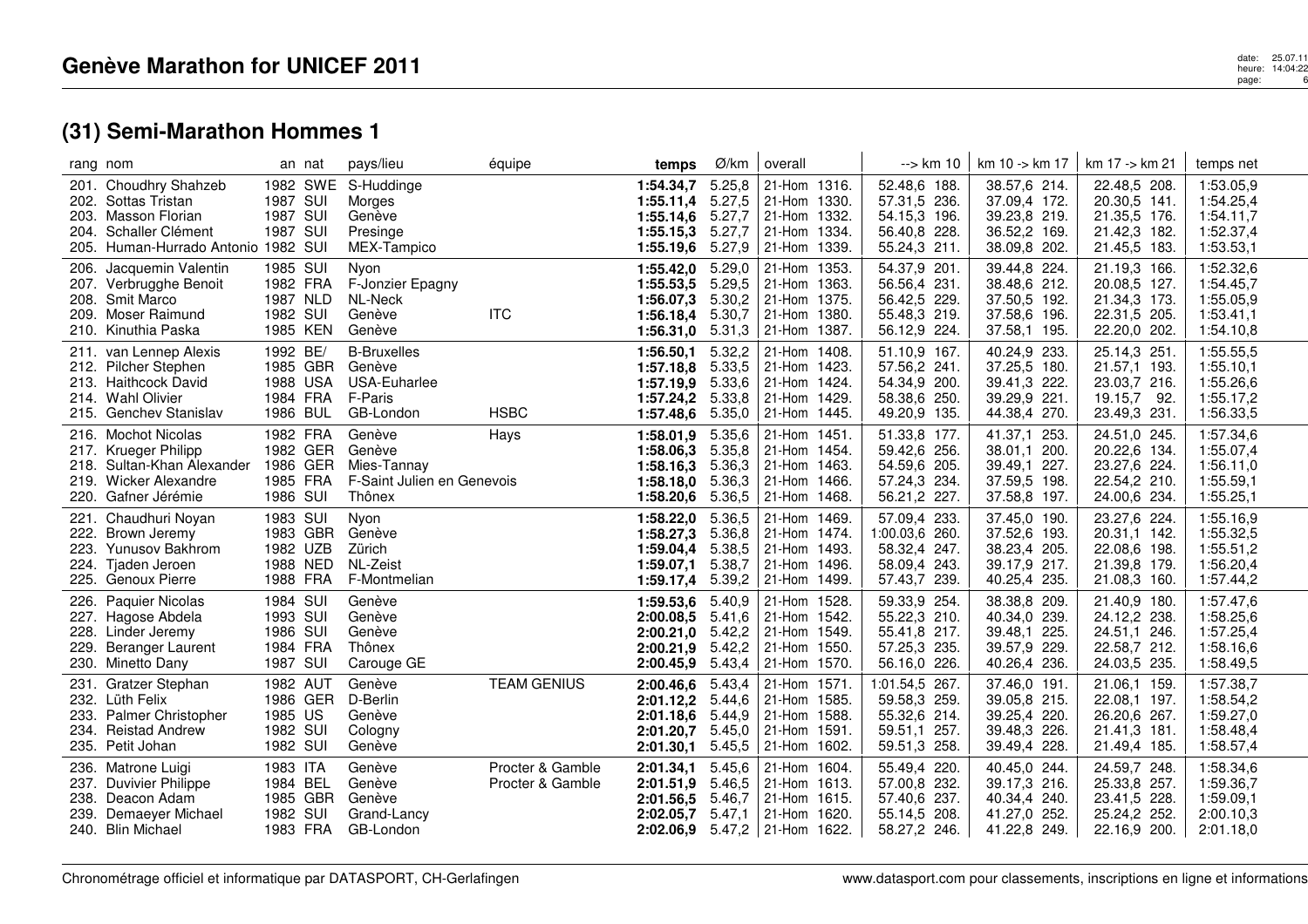| rang nom                                                                                                                             | an nat                                                   | pays/lieu                                                                                               | équipe                               | temps                                                                  | Ø/km                                           | overall                                                                               | --> km 10                                                                              | km 10 -> km 17                                                               | km 17 -> km 21                                                               | temps net                                                     |
|--------------------------------------------------------------------------------------------------------------------------------------|----------------------------------------------------------|---------------------------------------------------------------------------------------------------------|--------------------------------------|------------------------------------------------------------------------|------------------------------------------------|---------------------------------------------------------------------------------------|----------------------------------------------------------------------------------------|------------------------------------------------------------------------------|------------------------------------------------------------------------------|---------------------------------------------------------------|
| 241. Tabibian David<br>242. Luchessa Boris<br>243. Favre Nicolas<br>244. Vacca Diego<br>245. Canario Joao                            | 1983 SUI<br>1986 FRA<br>1983 FRA<br>1986 ITA<br>1990 SUI | Genève<br>F-Collonges-sous-Salève<br>Genève<br><b>Mies</b><br>Genève                                    | <b>Marathon Dude</b>                 | 2:02.07,3<br>2:02.16,4<br>2:02.23,8<br>2:02.24,9<br>2:02.31,6          | 5.47,2<br>5.47,6<br>5.48,0<br>5.48,0<br>5.48,4 | 21-Hom 1623.<br>21-Hom 1627.<br>21-Hom 1634.<br>21-Hom 1635.<br>21-Hom 1645.          | 1:06.10,9 284.<br>58.10,0 244.<br>58.21,2 245.<br>54.19,7 197.<br>55.59,5 221.         | 35.59,8 148.<br>40.18,7 232.<br>40.25,3 234.<br>40.29,4 238.<br>42.01,4 255. | 19.56,6 119.<br>23.47,7 230.<br>23.37,3 227.<br>27.35,8 279.<br>24.30,7 241. | 1:59.43,5<br>1:59.59,0<br>2:00.11,5<br>2:00.19,5<br>2:01.09,2 |
| 246. Zurcher Sylvain<br>247. San Martín Bernat<br>248. Brunisholz Henri<br>249. Hermann Mario<br>250. Guillod Evick                  | 1982 SUI<br>1985 ESP<br>1986 SUI<br>1983 GER<br>1983 SUI | Genève<br>E-Barcelona<br>Genève<br>D-Buchheim<br><b>Bernex</b>                                          | Totsa Total Oil Trading SA 2:03.21,4 | 2:02.42,7<br>2:03.16,7<br>2:03.49.9<br>2:04.49,0                       | 5.48,9<br>5.50,5<br>5.50,7<br>5.52,1<br>5.54,9 | 21-Hom 1652.<br>21-Hom 1666.<br>21-Hom 1668.<br>21-Hom 1678.<br>21-Hom 1699.          | 54.39,8 202.<br>57.46,5 240.<br>51.39,6 178.<br>58.35,9<br>249.<br>1:01.21,1 265.      | 41.12,2 248.<br>40.02,6 230.<br>45.31,8 276.<br>40.53,0 246.<br>40.28,7 237. | 26.50,7 271.<br>25.27,6 254.<br>26.10,0 266.<br>24.21,0 239.<br>22.59,2 213. | 2:01.25,2<br>2:01.21,5<br>2:02.59,6<br>2:01.51,3<br>2:01.42,5 |
| Huguenin Pierre-Alexandre 1992 SUI<br>251.<br>252. Hodges Chris<br>253. D'Avino Luca<br>254. Holzer Donat<br>255. Hua Thomas         | 1985 US<br>1985 ITA<br>1983 AUT<br>1986 SUI              | F-Annemasse<br>Genève<br>Genève<br>F-Thoiry<br>Genève                                                   | Procter & Gamble                     | 2:04.56,4<br>2:05.02,1<br>2:05.14.1<br>2:05.25,0<br>2:06.44,1          | 5.55,2<br>5.55.5<br>5.56,1<br>5.56.6<br>6.00,3 | 21-Hom 1700.<br>21-Hom 1703.<br>21-Hom 1707.<br>21-Hom 1711.<br>21-Hom 1746.          | 52.04,7 180.<br>56.01,6 222.<br>57.57,2 242.<br>59.17,2 252.<br>55.28,3 212.           | 44.47,2 271.<br>41.44,9 254.<br>41.23,7 250.<br>41.24,1 251.<br>45.43,3 278. | 28.04,5 284.<br>27.15,6 274.<br>25.53,2 261.<br>24.43,7 243.<br>25.32,5 256. | 2:03.07,4<br>2:02.08.9<br>2:03.01,2<br>2:02.17,7<br>2:03.52,3 |
| 256. Gueyne Nicolas<br>257. Dizonlester Marc<br>258. Bringé Antoine<br>259. Di Paolo Jonathan<br>260. Remmer James                   | 1984 FRA<br>1986 SUI<br>1984 FRA<br>1983 SUI<br>1987 GBR | F-Paris<br>Genève<br>F-Creteil<br>Meyrin<br>Vésenaz                                                     | <b>TAG Aviation</b>                  | 2:07.16,6<br>$2:07.18,8$ 6.02,0<br>2:07.18,9<br>2:07.27,8<br>2:07.48,3 | 6.01,9<br>6.02,0<br>6.02,4<br>6.03,4           | 21-Hom 1756.<br>21-Hom 1757.<br>21-Hom 1758.<br>21-Hom 1763.<br>21-Hom 1768.          | 1:03.32,2 274.<br>57.40.7 238.<br>1:03.32,7 276.<br>1:03.32,6 275.<br>1:02.46,6 272.   | 40.36,1 241.<br>43.08,7 259.<br>40.38,2 243.<br>40.37,5 242.<br>43.01,1 258. | 23.08,3 218.<br>26.29,4 268.<br>23.08,0 217.<br>23.17,7 221.<br>22.00,6 195. | 2:04.22,5<br>2:05.23,7<br>2:04.24,7<br>2:04.33,1<br>2:05.07,0 |
| <b>Barret Alexandre</b><br>261.<br>262. Gatti Luca<br>263. Foray Pierre-Marie<br>Bongo Ivo<br>264.<br><b>Charles Thibaut</b><br>265. | 1986 FRA<br>1984 ITA<br>1983 FRA<br>1983 ANG<br>1988 FRA | Genève<br>Genève<br>F-Boulogne Billancourt<br>Onex<br>F-Bron                                            | Procter & Gamble                     | 2:08.46,9<br>2:08.48.7<br>2:09.01,3<br>2:09.02,4<br>2:09.19,8          | 6.06,2<br>6.06,2<br>6.06.8<br>6.06.9<br>6.07,7 | 21-Hom 1789.<br>21-Hom 1791.<br>21-Hom 1794.<br>21-Hom 1795.<br>21-Hom 1806.          | 55.38,8 215.<br>1:02.17,6 268.<br>56.06,6 223.<br>55.31,8 213.<br>58.51,0 251.         | 46.31,2 281.<br>43.46,7 264.<br>45.55,6 280.<br>43.10,7 261.<br>43.34,8 262. | 26.36,9 269.<br>22.44,4 207.<br>26.59,1 273.<br>30.19,9 286.<br>26.54,0 272. | 2:07.49,5<br>2:06.51,0<br>2:08.12,3<br>2:06.59,8<br>2:07.12,1 |
| Lemaire Max<br>266.<br>267. Sublet Guillaume<br>268. Cloux Sébastien<br>269. Gayard Pierre<br><b>Beugniet Pierre</b><br>270.         | 1987 CAN<br>1984 FRA<br>1983 SUI<br>1983 FRA<br>1982 FRA | <b>B-Uccle</b><br>F-Saint Julien-en-Genevois Warwick Uni<br>Genève<br>F-Fontaines S/saone<br>F-Chavanoz |                                      | 2:09.44,3<br>2:09.54,5<br>2:10.12,1<br>2:10.33,8<br>$2:10.35,3$ 6.11,3 | 6.08,9<br>6.09,4<br>6.10,2<br>6.11,2           | 21-Hom 1815.<br>21-Hom 1817.<br>21-Hom 1822.<br>21-Hom 1828.<br>21-Hom 1830.          | 1:00.23,6 261.<br>1:00.58,0 263.<br>1:00.53,6 262.<br>1:03.49,0 278.<br>1:03.44,6 277. | 44.23,5 268.<br>42.50,3 257.<br>43.44,4 263.<br>42.47,1 256.<br>41.05,9 247. | 24.57,2 247.<br>26.06,2 264.<br>25.34,1 258.<br>23.57,7 233.<br>25.44,8 259. | 2:07.33,7<br>2:07.29,6<br>2:07.49,6<br>2:07.32,9<br>2:07.24,5 |
| Maigre Sébastien<br>271.<br>272. Difonzo Andrea<br>273.<br>Lemaire-Smith Gregory<br>274. Harwood Adam<br>275. Demond Michaël         | 1984 FRA<br>1983 ITA<br>1984 GBR<br>1990 GBR<br>1982 FRA | F-Ecully<br>Genève<br>GB-London<br>F-Thoiry<br>Genève                                                   | Procter & Gamble<br>Sheen Shufflers  | 2:11.12,2<br>2:11.55,4<br>2:11.58,4<br>2:12.09,0<br>2:13.06,1          | 6.13,0<br>6.15.1<br>6.15,2<br>6.15,7<br>6.18,4 | 21-Hom 1841.<br>21-Hom 1853.<br>21-Hom 1854.<br>21-Hom 1858.<br>21-Hom 1869.          | 58.33,2 248.<br>1:04.08,5 279.<br>1:00.59,7 264.<br>59.27,5 253.<br>59.39,5 255.       | 44.57,0 272.<br>43.10,3 260.<br>45.00,9 273.<br>44.37,1 269.<br>45.29,7 275. | 27.42,0 280.<br>24.36,6 242.<br>25.57,8 262.<br>28.04,4 283.<br>27.56,9 282. | 2:09.24,5<br>2:09.02,7<br>2:09.51,8<br>2:09.03,6<br>2:12.13,5 |
| Martin Christian<br>276.<br>Booth Jordan<br>277.<br>278. Camil Jaques<br>279. Clerc Florian<br>280. Kaufmann Florian                 | 1985 GBR<br>1989 USA<br>1983 USA<br>1984 FRA<br>1985 SUI | Genève<br>Genève<br>Dardagny<br>F-Divonne les Bains<br>Collonge-Bellerive                               | Procter & Gamble                     | 2:13.06.9<br>2:13.49.8<br>2:14.41,3<br>2:15.08,4 6.24,2<br>2:15.34.1   | 6.18,5<br>6.20,5<br>6.23,0                     | 21-Hom 1870.<br>21-Hom 1878.<br>21-Hom 1885.<br>21-Hom 1891.<br>6.25,5   21-Hom 1895. | 1:02.48,9 273.<br>1:02.39,7 271.<br>1:04.59,6 281.<br>1:02.19,3 269.<br>1:01.37,7 266. | 44.08,5 266.<br>43.54,5 265.<br>44.12,1 267.<br>45.20,4 274.<br>45.39,6 277. | 26.09,5 265.<br>27.15,6 274.<br>25.29,6 255.<br>27.28,7 277.<br>28.16,8 285. | 2:11.26,1<br>2:11.19,7<br>2:12.44,2<br>2:13.27,2<br>2:12.29,8 |